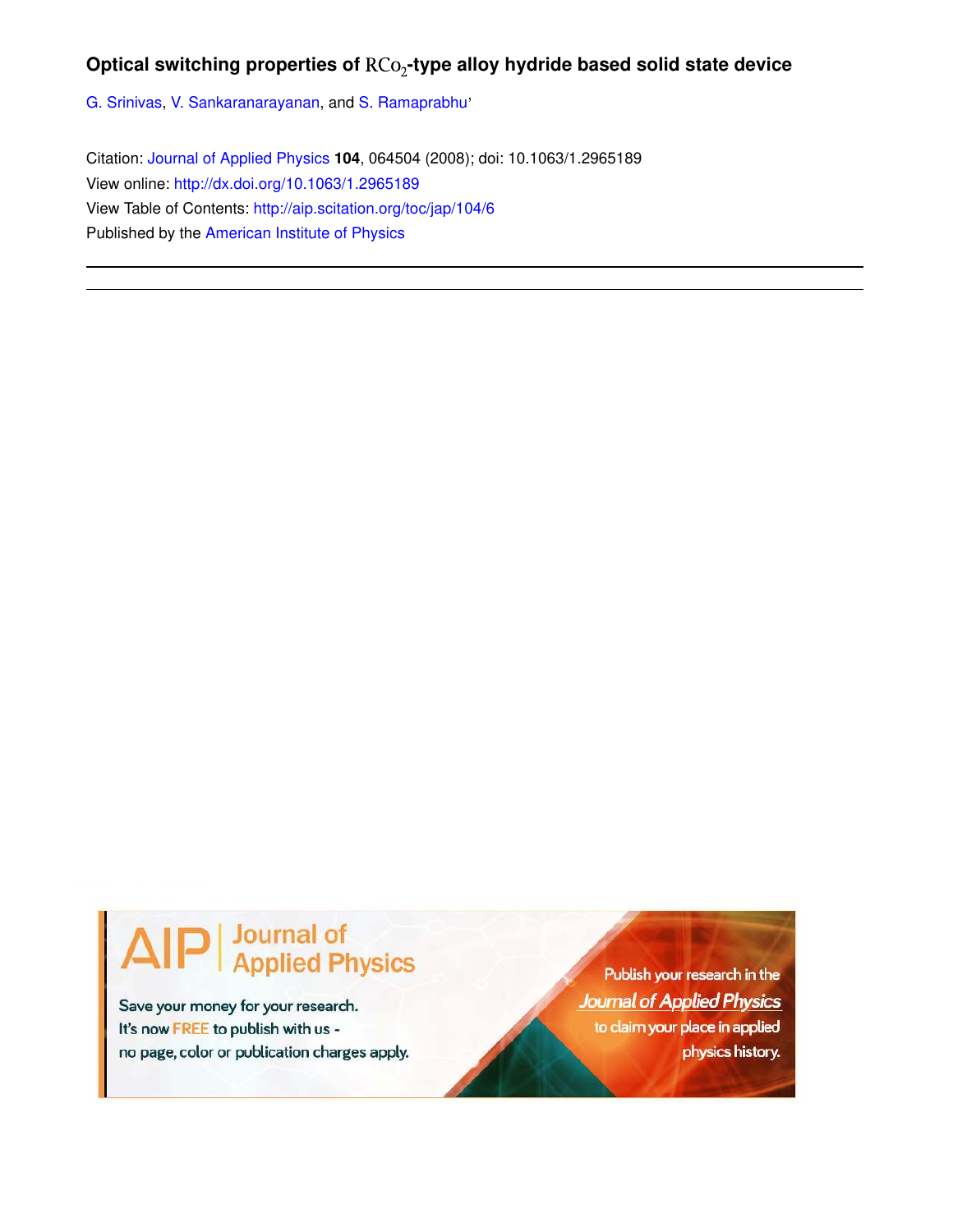## **Optical switching properties of RCo<sup>2</sup> -type alloy hydride based solid state device**

G. Srinivas,<sup>1,2</sup> V. Sankaranarayanan,<sup>1</sup> and S. Ramaprabhu<sup>2,a)</sup><br><sup>1</sup>Low Temperature Laboratory, Department of Physics, Indian Institute of Technology Madras, *Chennai-600 036, India*

2 *Alternative Energy Technology Laboratory, Department of Physics, Indian Institute of Technology Madras, Chennai-600 036, India*

Received 23 December 2007; accepted 6 June 2008; published online 19 September 2008-

The optical switching properties of a solid state device based on  $\text{Ho}_{0.6}\text{Mm}_{0.4}\text{Co}_2$  (HMC) alloy thin film as a switching active layer, water pretreated Nafion membrane as a solid electrolyte, and a transparent conducting indium tin oxide (ITO) as a counterelectrode are investigated. The device is simple and has a reduced layer sequence of HMC/Pd/Nafion/ITO. The reversible optical switching of this device has been studied during electrochemical galvanostatic charging-discharging as well as cyclic voltammetric measurements. Further, the optical switching durability of the device has been tested by repeated electrochemical hydrogenation-dehydrogenation, and the variations in the optical switching properties are discussed. The special characteristic of the device is that it can reversibly switch between a metallic reflecting state and a semiconducting transparent state by a small reversible applied current/voltage indicating the potential substitution for conventional electrochromic devices. © 2008 American Institute of Physics. [DOI: 10.1063/1.2965189]

### **I. INTRODUCTION**

The discovery of the reversible optical switching of yttrium and lanthanum thin films by Huiberts *et al.*<sup>1</sup> in 1996, upon reversible hydrogen absorption, triggered extensive studies on the rare earth  $(R)$  alloy hydride films.<sup>2,3</sup> Later it has been demonstrated that *R*-Mg and Mg based alloy hydrides can switch reversibly from a reflecting state to a transparent state upon hydrogen absorption-desorption.<sup>4-9</sup> These switching properties are mainly attributed to the reversible transformation from the metallic state of the host material to the semiconducting or insulating state upon hydrogen absorption. This issue has been the focus of attention due to prospects for technological applications. The electrochemical switching has then been successfully carried out in alkaline solutions under electrochemical polarization.<sup>10</sup> Technologically, however, for most applications, the solid state device is more desirable because it prevents sealing problems and is also simple and easier to handle. Such a device, with a GdMg hydride layer as an active electrode and a hydrided zirconium oxide layer and a  $WO<sub>3</sub>$  layer as electrolyte and counterelectrode, respectively, has been demonstrated.<sup>11,12</sup> Mercier and van der  $Sluis^{13}$  demonstrated a symmetric-GdMg based switchable solid state device with a complex layered sequence as follows: a GdMgHx/Pd bottom electrode, a  $ZrO_2 \cdot (H_2O)_x$ electrolyte, and a Pd/GdMgH*<sup>y</sup>* /Pd storage top electrode. Tajima *et al.*<sup>14</sup> designed a solid state switchable mirror with the layer sequence  $Mg-Ni/Pd/Ta_2O_5/WO_3/indium$  tin oxide (ITO). These devices were constructed with extensive layer stacks and were composed of two anodic and cathodic electrochromic (EC) materials. Mg-alloy thin films were chosen for the anodic EC

materials and  $WO_3$  thin films were chosen for cathodic EC materials.<sup>15</sup> Further, the device performance was largely dependent on the characteristics of  $Ta_2O_5$  or  $ZrO_2 \cdot (H_2O)_x \cdot [H]_y$  electrolyte. The mechanism of the ion conductivity of the  $Ta_2O_5$  film is very complex and seems to be closely related to crystal structure, oxygen vacancy, conduction route, etc. For practical use, it is important that the film has good proton conductivity. Further it was also largely dependent on the thickness, density, and preparation methods of  $Ta_2O_5$  thin films.<sup>16,17</sup> Thus for technological applications, one has to look for good solid proton conductors and a simple device which can operate reasonably with reduced layer stacking and lower voltage/current. Very recently, the hydriding-dehydriding, thermodynamic, structural, transport, and optical properties have been studied for the *RC*o<sub>2</sub>-type  $R_{1-x}$ Mm<sub>*x*</sub>Co<sub>2</sub> (R=Ho,Tb)-hydrogen system<sup>18–21</sup> (Mm is an Indian mischmetal, a natural mixture of light rare earth metals containing 50 wt *%* of Ce, 35 wt *%* of La, 8 wt *%* of Pr, 5 wt *%* of Nd, 1.5 wt *%* of other rare earth elements, and 0.5 wt % Fe). Mm has been used mainly for economical reasons because it is produced directly from the ore without a costly rare earth separation.<sup>22</sup> The Ho<sub>1−*x*</sub>Mm<sub>*x*</sub>Co<sub>2</sub> alloys show very fast hydriding kinetics<sup>19</sup> and better diffusion properties with increasing Mm content.<sup>23</sup> The electrical resistivity of the hydrides of Ho<sub>1−*x*</sub>Mm<sub>*x*</sub>Co<sub>2</sub> alloys in the temperature range of 25–300 K exhibits gradual disappearance of magnetic transitions and thermally activated semiconductinglike behavior with increasing hydrogen concentration.<sup>20</sup> This thermally activated conduction strongly depends on the Mm concentration and more pronounced in the  $Ho<sub>0.6</sub>Mm<sub>0.4</sub>Co<sub>2</sub>–H<sub>y</sub>$  (HMC-H<sub>y</sub>) system. The semiconducting behavior at higher hydrogen concentrations is mainly attributed to the strong electron-electron correlations. This has stimulated us to investigate the optical properties of the hydrogenated  $Ho<sub>0.6</sub>Mm<sub>0.4</sub>Co<sub>2</sub>$  (termed as HMC) thin films. In

a)Author to whom correspondence should be addressed. Electronic mail: ramp@iitm.ac.in. FAX: +91-44-22570509. Tel.: +91-44-22574862.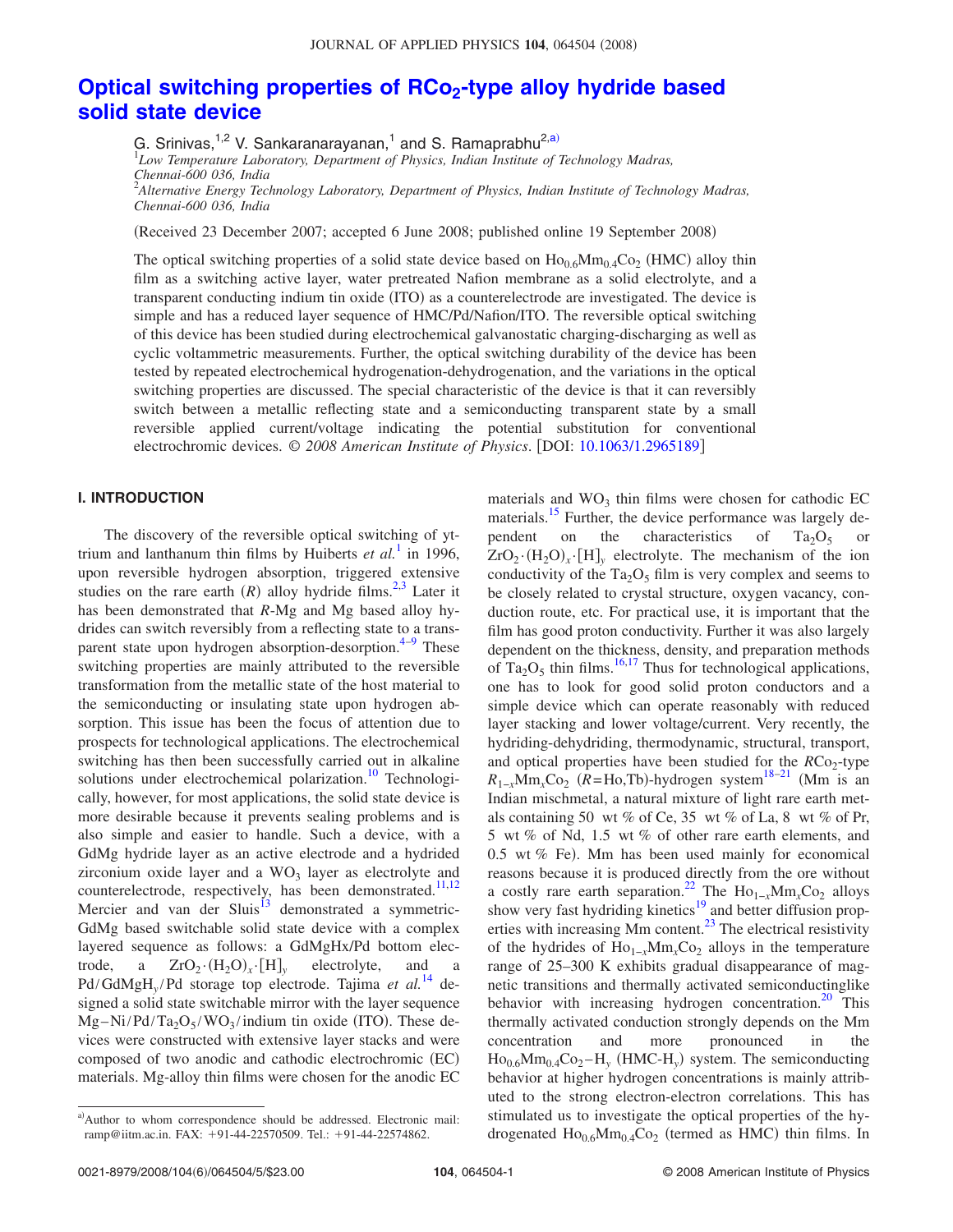

FIG. 1. (Color online) Photograph of a solid state optical switching device  $(10 \times 10$  mm<sup>2</sup>) in a (a) transparent hydrided state and (b) reflective dehydrided state.

this present study, we present the switchable optical properties of a simplified solid state device based on a Pd covered HMC alloy thin film as active switching electrode, a transparent and conducting ITO film as counterelectrode, and a polymer Nafion membrane as a solid electrolyte. Polymer Nafion is an excellent and well known "solid" proton conductor widely used in proton exchange fuel cells. The reversible optical switching of this device has been measured simultaneously by measuring the electrode transparency during electrochemical galvanostatic charging-discharging as well as cyclic voltammetric measurements.

#### **II. EXPERIMENTAL**

An optical solid state device which can be switched electrochemically consists of two electrodes separated by an ionconducting solid electrolyte.<sup>24,25</sup> The polymer Nafion<sup>®</sup> 117 membrane (DuPont, USA) is used for ion-conducting solid electrolyte. This membrane must be solvated (by water or other small molecules) to start conducting. The Nafion membrane is equilibrated in de-ionized water for at least 30 min. Thus the solvated polymer Nafion membrane acts as a hydrogen storage layer and proton conductor. <sup>24,25</sup> In this present device, the first electrode is comprised of a HMC/Pd film. The transparent ITO is used as a second electrode. Water pretreated Nafion membrane is sandwiched between these two electrodes with paper clips. The arrangement and photograph of the device are shown in Fig. 1. The layer sequence in the device is as follows:

Glass substrate HMC Pd water pretreated Nafion

ITO glass substrate.

HMC (about 200 nm) thin film was deposited on the glass substrate using e-beam evaporation in high vacuum from the HMC alloy ingot. $^{21}$  The film is covered with a thin (about 10 nm) Pd layer both to protect the film against oxidation and to catalyze the hydrogen uptake. An ITO film of about 250 nm was sputter deposited on a clean glass substrate. The as-deposited HMC/Pd films were characterized by x-ray diffraction (XRD), scanning electron microscopy (SEM), and atomic force microscopy (AFM). The compositional analysis was carried out using the energy dispersive analysis of x rays in a SEM. $^{21,26}$  The weak reflections in the XRD patterns indicate either an amorphous or nanocrystalline nature of as-deposited HMC/Pd film (Fig. 2). SEM and AFM images of the HMC/Pd film reveal the uniform surface morphology [Figs.  $3(a)$  and  $3(b)$ ]. The thin film composition is slightly different from the alloy ingot target material.



FIG. 2. XRD pattern of a Pd covered (10 nm) HMC thin film (200 nm).

However, this type of alloy even with the large deviations from the stoichiometric composition usually shows the same structural and phase behavior.<sup>21</sup> Therefore throughout the





FIG. 3. (Color online) Surface morphology of a Pd covered HMC thin film. (a) SEM image and (b) AFM image.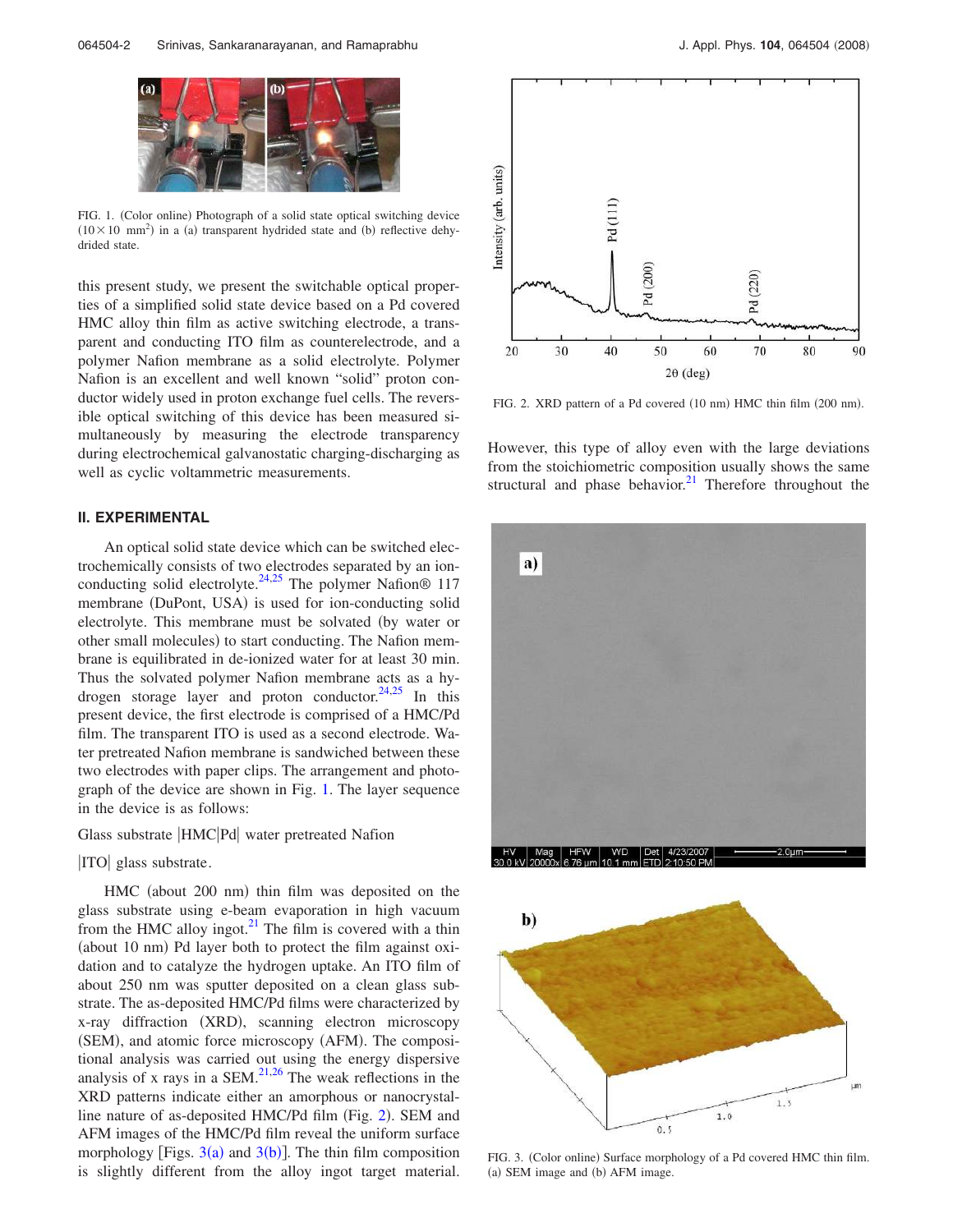

FIG. 4. (Color online) The optical transmittance of a solid state switching device during charging-discharging with a constant charging current of −0.5 mA for 100 s and discharging current of  $+0.5$  mA for 100 s. (Inset) The transmittance against wavelength plot for the as-deposited state, the state after the first hydrogenation, and the state after the first dehydrogenation of the device.

manuscript, we use the thin film composition as an alloy ingot composition (HMC). The electrochemical experiments were performed using the Autolab 30 potentiostat/ galvanostat. The optical transmittance of the device was measured by illuminating the device and detecting the light intensity using a white light source (DH 2000, Mikropack) and a spectrometer (USB2000, Ocean Optics) with the help of a fiber optic cable. The operational band of the spectrophotometer is in the range of 250–800 nm. The samples have a shiny metallic surface in the as-deposited state with 80% reflectance.

#### **III. RESULTS AND DISCUSSION**

Figure 4 shows the change in transmittance of the device during galvanostatic charging-discharging with a constant anodic and cathodic current of +0.5 and –0.5 mA, respectively, for the fourth, fifth, and sixth consecutive cycles. The current has been kept constant in each direction for 100 s. The measured potential response as a function of the time is represented as curve 1 in Fig. 4. The device is a twoelectrode system and the measured potentials are cell potentials. Curves 2–6 represent the switching optical transmission of the device at different wavelengths of the illuminated white light for the corresponding charging-discharging cycles. The maximum transmittance occurs at 630 nm. During charging the electrode HMC film, OH<sup>−</sup> ions, and H2O are transferred through the Nafion membrane (electrolyte), and  $H<sub>2</sub>O$  is reduced at the HMC film. By this electrochemical reaction, HMC is converted to HMC-H<sub>y</sub> (hydrogen-rich semiconducting state where  $y = \sim 3.5$ ).<sup>20</sup> The electrode potential during charging behaves similar to that of hydrogen absorption pressure-composition isotherms of the HMC alloy.<sup>18</sup> The electrode potential transient curve shows a more or less constant plateau at *V*=−0.53 V during the first few seconds and a steep increase toward more negative potentials at the end of charging followed by a leveling off when hydrogen gas evolution starts. The transmittance of the device changes from  $\sim$ 2% to  $\sim$ 45% within about 50 s. The transparent state of the device is shown in Fig.  $1(a)$  where we can see the back side. When a positive current is applied to the HMC-H*<sup>y</sup>* film, it loses hydrogen and the device becomes mirrorlike and nontransparent [Fig.  $1(b)$ ] within about 80 s, which is a somewhat slower process than the charging state. The inset of Fig. 4 shows the transmittance against the wavelength plot for the as-deposited state, the states after the first hydrogenation and the first dehydrogenation of the device. The maximum transmittance after the first hydrogenation is about 30% and the recovered transmittance is just the same as the initial level. However, initially two to three cycles are necessary to activate the device, where the maximum obtainable transmission  $(\sim 45\%)$  reached within the first two hydrogenation and dehydrogenation cycles.

The cyclic switching is carried out to investigate the switching durability of the device. Figure 5 represents the switching durability of the device. This test is carried out by repeatedly applying a current of 0.5 mA for 100 s followed by −0.5 mA for 100 s. It can be seen that the maximum transmittance (at 630 nm) of the device gradually reduced within the first few cycles from about 45% to 20% without changing the switching speeds. Similarly, Mg–Ni based solid state devices with a Ta<sub>2</sub>O<sub>5</sub> electrolyte<sup>14,17</sup> showed a drastic drop in the maximum transmittance within a few initial subsequent switching cycles. After 50 switching cycles, the device maximum transmittance dropped from 40% to about 25%. After 100 switching cycles, the device showed transmittances of 5% and 19% at the reflective and transparent states, respectively. These results were interpreted with the degradation of the optical switching layer of Mg–Ni.<sup>17</sup> However, in this present case, the initial drop in the maximum transmittance of the device is mainly attributed to the drying of water pretreated Nafion solid electrolyte. The optical switching of the switching film takes place with hydrogen. The transmission of the switching film is governed by the hydrogen content; transmission increases as hydrogen con-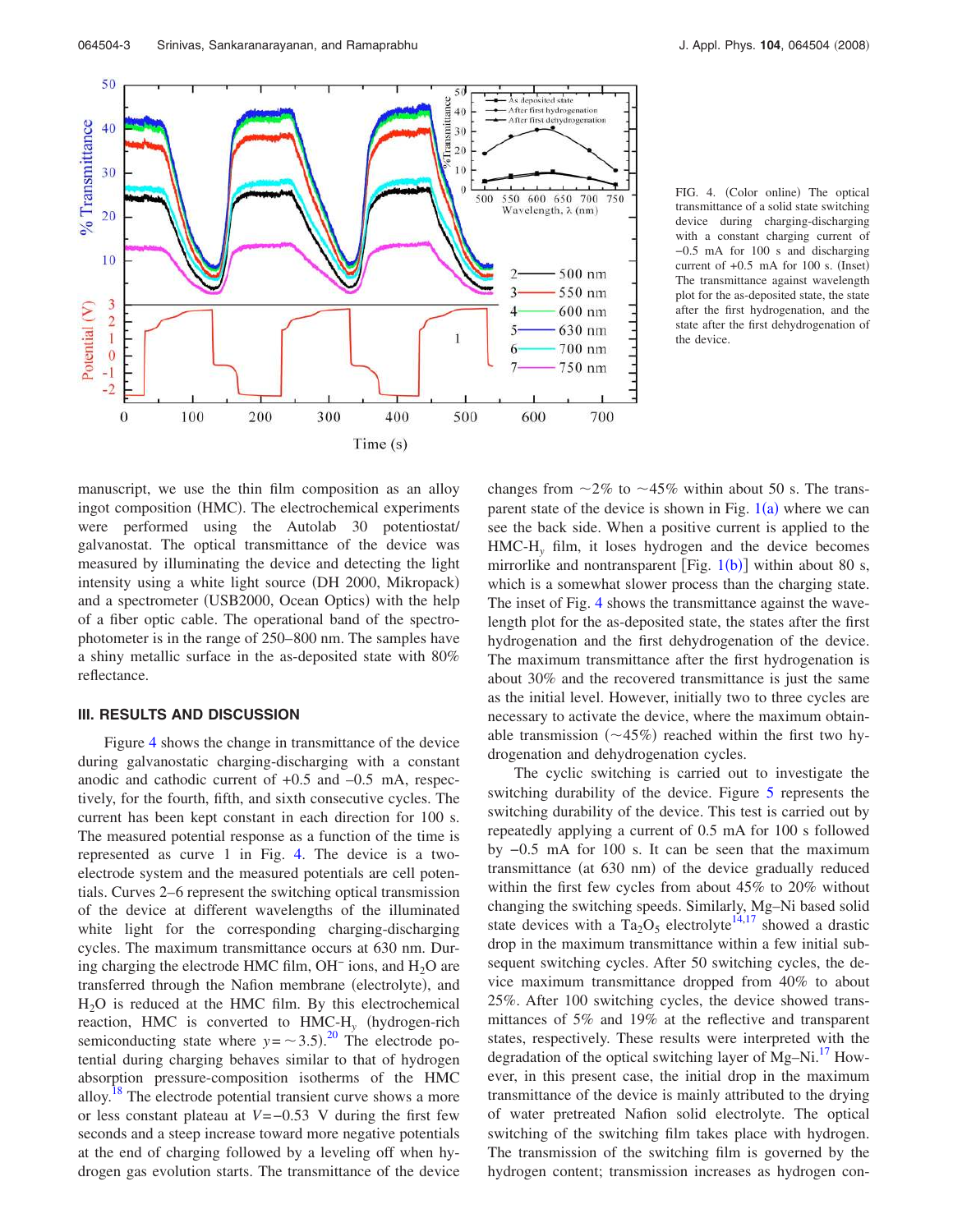

FIG. 5. The cyclic dependence of the optical transmittance of a solid state switching device with a constant current of  $\pm 0.5$  mA for a cyclic time of 200 s. (Inset) The maximum and minimum transmittances of the device for corresponding switching cycles.

tent increases. Thus the transmittance of the device is directly related to the availability of H<sup>+</sup> ions to the active electrode. The electrolyte Nafion membrane acts as a hydrogen storage layer and a solid proton conductor.<sup>24,25</sup> In a dry state, the polymer ion-exchange membranes are not conductive. Thus the drying of the solvated Nafion membrane leads to the reduction in the  $H^+$  ion supply to the active electrode. Consequently the hydrogen content in the active material will be reduced. Since the transparency of the metal hydride thin films is directly related to the absorbed hydrogen concentration, the device shows the reduction in the maximum possible transmittance. Matveeva *et al.*<sup>24</sup> employed Y/Pd cathode and the ITO anode separated by a Nafion membrane, which was equilibrated in water or other solvents for at least 30 min, and found that the device was operable only for a short time due to the drying of the membrane. However, in the present work, this transmittance state continues with longer switching cycles (Fig. 5). Further, we believe that an appropriate solvent with higher viscosity and low volatility in the Nafion membrane and proper thickness of the Nafion would prevent the early drop in transmittance of the device and improve switching durability. The inset of Fig. 5 shows the gradual increase in the maximum and minimum transmittance levels with subsequent switching cycles. Since the hydrogenated *RC*o<sub>2</sub>-type materials are thermodynamically more stable in nature,  $18-20$  it is mainly assumed that the small amount of the hydrogen remain in the optical switching HMC material. The hydrogen content gradually increases during the cyclic test. Similar behavior was observed in the Mg–Ni based solid state switchable optical device<sup> $14$ </sup> in which the authors think that the proton remained behind in the optical switching layer gradually during the cyclic test. Thus, the remaining hydride state was maintained in the Mg–Ni layer, and the device was not able to show a complete reflective state. Therefore, the minimum transmittance became large.

The optical and hydriding-dehydriding properties of the device have been investigated further by the dynamic



FIG. 6. (Color online) The change in optical transmittance of a solid state switching device during cyclic voltammetry at different scan rates of (a) 0.1 V/s, (b) 0.5 V/s, and (c) 0.75 V/s.

current-potential measurements. The cyclic voltammograms of the device are initially checked with lower starting positive and ending negative potentials. However, these lower ranges of potential values are insufficient to recover the absorbed hydrogen and transmittance of the device. After a few trials, it is found that the recovered transmittance of the device satisfactorily reaches its initial value at about 3.5 V with the much slower scanning rate of 1 mV/s. Figures  $6(a) - 6(c)$ represent the cyclic voltammetric curves for the fourth, fifth, and sixth trials, respectively, at different scan rates from 3.5 V toward more negative values up to −2.5 V along with a device transmitting light at 630 nm. In Fig.  $6(a)$ , the cyclic voltammogram of the device scanned at 0.1 V/s shows cathodic current starting to rise at about −0.3 V, and a single hydride formation peak is found with its maximum at −1.4 V. The transmitted light of the device starts increasing from 12% at about −0.8 V and reaches its maximum value of 48% at the potential of −1.4 V, where the reduction current starts to decrease again, i.e., the hydride formation process has been completed. The scan is reversed at −2.5 V and in the voltammogram, in contrast to the hydride formation reaction. Two separate stages can be distinguished in the oxidation process. Even though the current peak is observed in the reverse scan at −0.7 V, the transmittance of the device remains constant. Thus it is attributed to oxidation of hydrogen adsorbed at the Pd surface or desorption of absorbed hydrogen from the Pd overlayer.<sup>8</sup> The increase in the current at 1.7 V results a decrease in transmission due to the hydro-